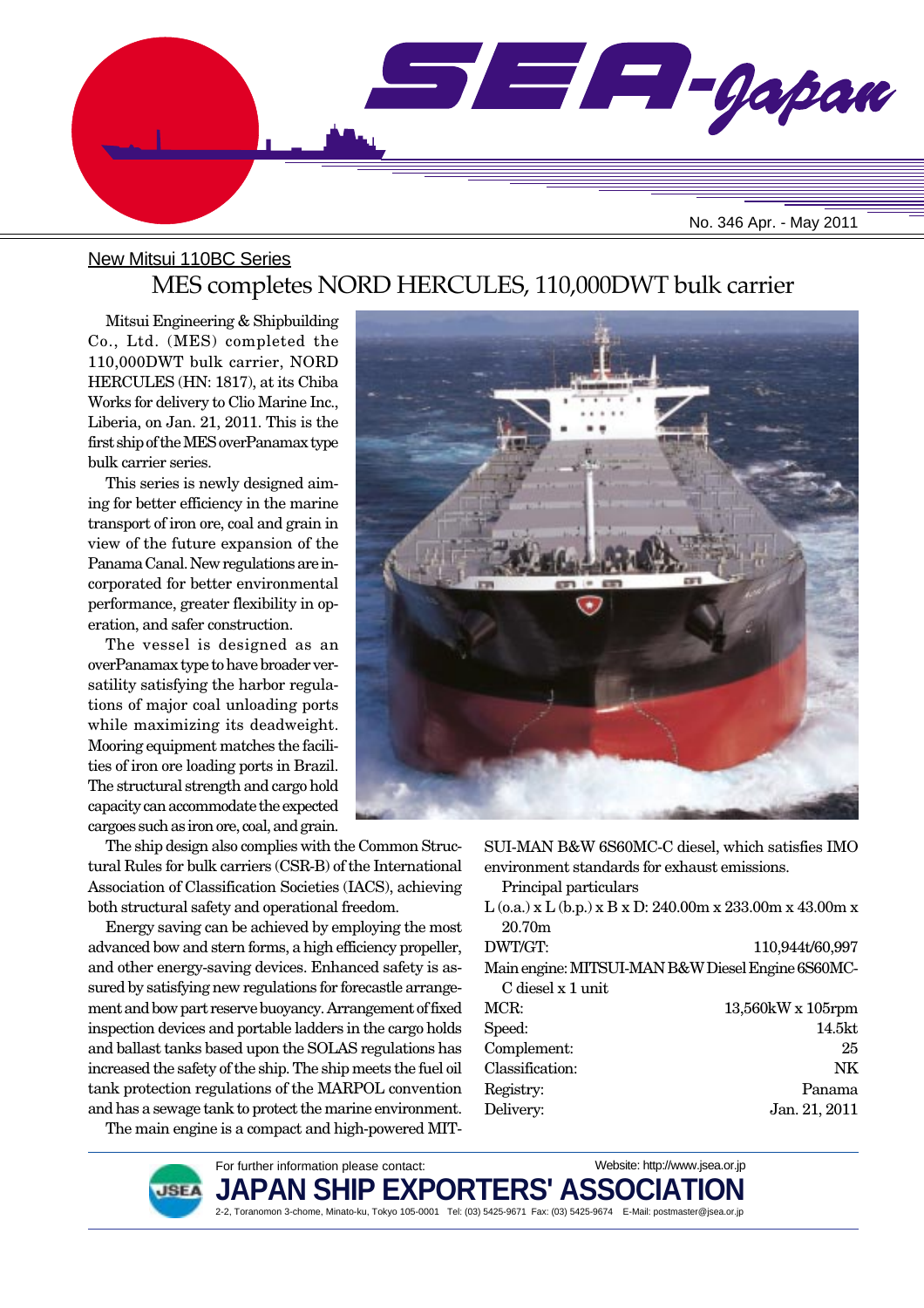### IHIMU completes Handymax bulk carrier, JEWEL OF DUBAI

IHI Marine United Inc. has delivered the Future 56 (F56) type Handymax bulk carrier, JEWEL OF DUBAI (Hull No. 3301) to Sun Cordia Marine S.A. at its Kure Shipyard.

The Future 56 series was developed for flexible operation for worldwide trade with five cargo holds and four deck cranes, which can load various cargoes such as coal, ore, grain, steel products, etc.

For the sake of superior economical operation, the vessel is equipped with the electronically controlled main engine (Flex Engine). By adjusting fuel injection and exhaust valves at suitable timing, the engine can control combustion conditions regardless of any loaded condition. These mechanisms enhance the decrease in fuel oil consumption as well as emissions of pollutants.

To achieve good propulsion performance, economical operation, and good maneuverability, IHIMU designed the vessel with sophisticated

### **To our readers**

- Please notify us of any change in address by letter, telefax, or E-mail together with the old mailing label to ensure you continue to receive SEA-Japan.
- We welcome your comments about SEA-Japan. Please address all correspondence to the Japan Ship Exporters' Association (JSEA), or the Japan Ship Centre (JETRO) in London.
- Address (Tokyo): 2-2, Toranomon 3-chome, Minato-ku, Tokyo 105-0001 / Tel: (03) 5425- 9671 Fax: (03) 5425-9674 E-mail: postmaster@jsea.or.jp
- Address (London): 2nd Floor,
- 6 Lloyd's Avenue, London EC3N 3AX, UK / Tel: +44 (0) 20 7680 9456 / Fax: +44 (0) 20 7680 9416

E-mail: info@jsc.org.uk URL: http://www.jsc.org.uk Portalsite: maritimejapan.com



technology such as CFD analysis, 3D-FEM ship-model analysis, walkthrough simulation, and the equipment installation simulation utilizing CIM system "Ajisai" that IHIMU developed.

Principal particulars: L (o.a.) x B x D: 190.00m x 32.26m x

| 18.10 <sub>m</sub>      |                               |
|-------------------------|-------------------------------|
| DWT/GT:                 | abt. 55,800t/31,600           |
|                         | Main engine: DU-WARTSILA 6RT- |
| flex $50 \times 1$ unit |                               |
| MCR:                    | 8,890kW x 116.0rpm            |
| Classification:         | NK                            |
| Completion:             | Jan. 31, 2011                 |
|                         |                               |

## Imabari completes "IS" BARI-STAR, 38,000DWT type bulker

Imabari Shipbuilding Co., Ltd. completed construction of the NORD IMABARI (HN:S-761), a 38,271DWT double hull bulk carrier called "IS" BARI-STAR, and delivered the vessel to its owner, I.M.S. MARITIME S.A., at the Imabari Shipyard on Oct. 8, 2010.

The vessel has the double side skin construction for cargo holds and fuel oil tanks to reduce flooding risk due to side damage. Designed to be suitable for loading grain, the cargo holds have top side tanks, and wide tank top areas are provided without hopper parts. The vessel has five wide hatches with folding type hatch covers and four deck cranes to facilitate cargo-handling work.

vessel uses the energy saving device called the "hybrid fin," which is a twodimensional aerofoil fin and asymmetric aerofoil fins located behind the propeller.

Principal particulars

L (o.a) x L (b.p.) x B x D x d: 179.97m x 173.00m x 29.80m x 15.00m x 10.536m

| DWT/GT:              | 38,271t/23,264                 |
|----------------------|--------------------------------|
| Cargo hold capacity: | $47,125 \text{ m}^3$           |
|                      | Main engine: Makita-Mitsui-MAN |
|                      | B&W 6S46MC-C (Mk 7) diesel x 1 |
| unit                 |                                |
| MCR:                 | 7,860kW x 129rpm               |
| Speed, service:      | 14.7 <sub>kt</sub>             |
| Complement:          | 25                             |
| Classification:      | NK                             |
| Delivery:            | Oct. 8, 2010                   |

For high propulsion efficiency, the

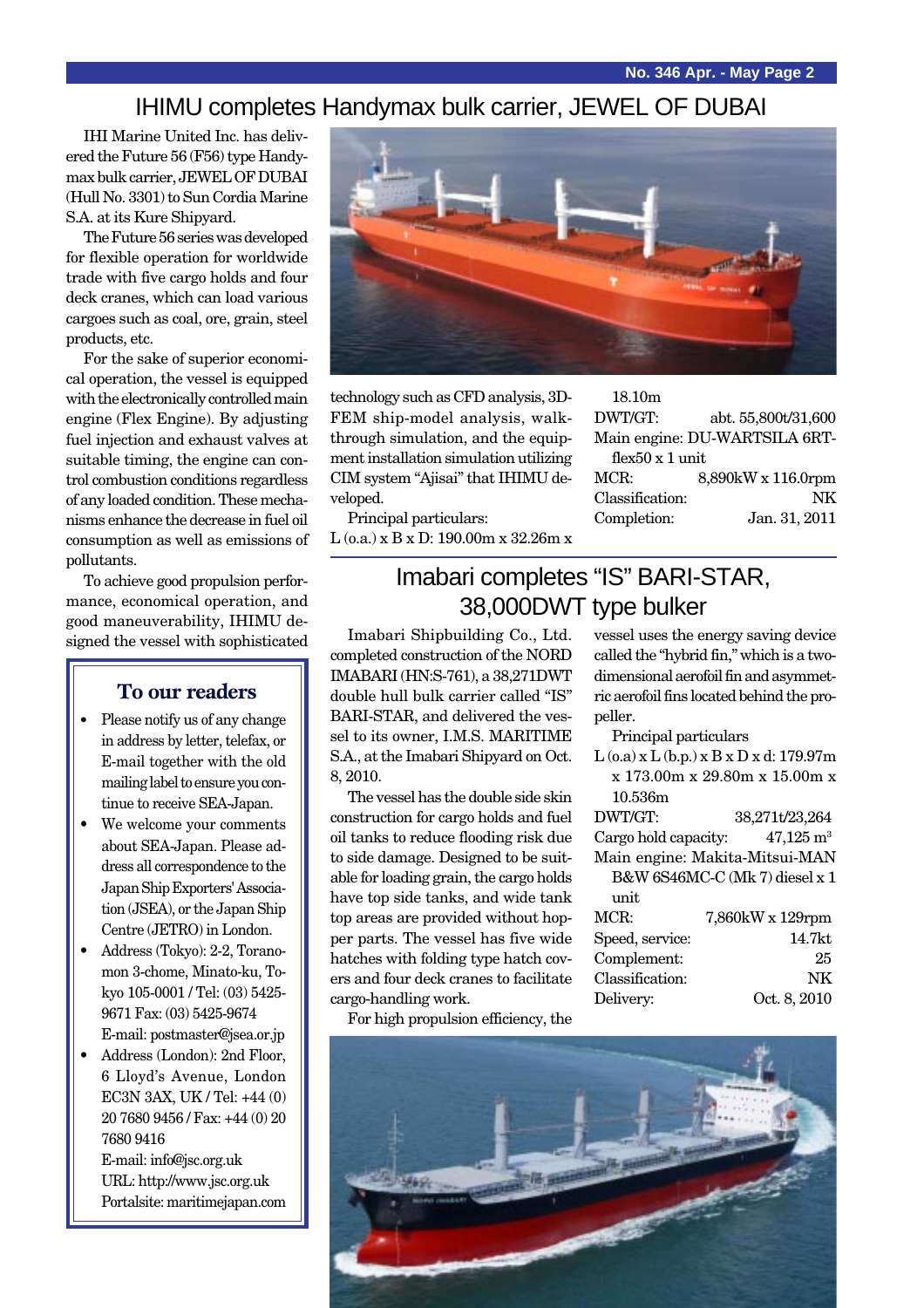### Kawasaki delivers 5th 180,000DWT bulker to Lucky Harvest Shipping

Kawasaki Heavy Industries, Ltd. delivered the 182,674DWT bulk carrier, FRONTIER CORONET (HN: 1669), to Lucky Harvest Shipping S.A., on Jan. 1, 2011. The vessel is the fifth Dunkerquemax type developed by Kawasaki, which has maximised cargo loading capacity for the ship size limited to entering the Port of Dunkerque, France. The FRONTIER CORONET adopts the Common Structural Rule (CSR) of the hull structural strength required for bulk carriers to increase safety of the vessel.

The vessel uses a fuel-saving main diesel engine together with highly efficient propeller, Kawasaki SDS-F (Semi-Duct System with contra Fins), and Kawasaki RBS-F (Rudder Bulb System with Fins). With the increased propulsion efficiency, the fuel consumption of the main engine is drastically decreased. Fuel oil tanks are double hull construction, and deck machinery is directly operated by elec-

tric power without using hydraulic oil. Therefore, the possibility of accidental marine pollution is decreased in the event of collision or damage.

The Performance Standard for Protective Coatings (PSPC)

is applied to ballast water tanks for the improvement of quality of coatings, which provides preventive measures against corrosion of the tanks.

Principal particulars Owner:Lucky Harvest Shipping S.A. Builder:Kawasaki Heavy Industries, Ltd.

| Hull No.:  | 1669                                             |
|------------|--------------------------------------------------|
| Ship type: | Bulk carrier                                     |
|            | $L$ (o.a.) x $L$ (b.p.) x $B$ x $D$ x d: 292.00m |



|                           | $x\,288.00$ m x 45.00m x 24.70m x |
|---------------------------|-----------------------------------|
| 18.20m                    |                                   |
| DWT/GT:                   | 182,674t/93,286                   |
|                           | Main engine: Kawasaki-MAN B&W     |
| 6S70MC-C7 diesel x 1 unit |                                   |
| MCR:                      | 17,780kW x 87rpm                  |
| Speed, service:           | about 15.5kt                      |
| Complement:               | 25                                |
| Classification:           | NK                                |
| Delivery:                 | Jan. 11, 2011                     |
|                           |                                   |

### 35,000GT Luxury ROPAX Ferry, ISHIKARI, now in service

The ISHIKARI is one of the largest and most luxurious ROPAX ferries in Japan built at Mitsubishi Heavy Industries' Shimonoseki Shipyard and Machinery Works. The ferry was delivered to Taiheiyo Ferry Co., Ltd. on Mar. 8, 2011 and put into regular service between Nagoya, Sendai and Tomakomai. Its sister vessel, KISO, built at the same yard in 2005 is also used on the same service routes.

The combination of efficient hull form and CPP leads to the outstanding propulsive performance. High maneuverability is achieved in normal voyage and harbour operation with

two propellers, two rudders, and three side thrusters. A pair of fin-stabilizers decreases the ship rolling motion in a rough sea. The double hull construction is applied to the fuel oil tanks to reduce the risk of oil pollution in case of damage.

The ISHIKARI has full state-ofthe-art features to provide comfortable and interesting voyages to every passenger. In particular, special attention is given to the reduction of the hull vibration and noise caused by the main engine and propeller. There is a wide variety of white-blue-themed cabins and public spaces, which are



Passengers can also enjoy movies here. In the restaurant SANTORINI, passengers can have meals with a panoramic ocean view. Some cabins and public spaces are equipped with various barrier-free facilities for the disabled. Every passenger can enjoy their onboard trip.

Principal particulars

 $L$  (o.a.) x  $L$  (b.p.) x  $B$  x  $D$  x d: abt. 199.90m x 188.00m x 27.00m x 20.20m (No.5 Deck) x 6.85m DWT/GT: 6,792t/35,028

|           | Main engines: JFE 16PC2-6B diesel |  |
|-----------|-----------------------------------|--|
| x 2 units |                                   |  |

| MCR:            |                  | $12,000$ kW x 600min <sup>-1</sup> /unit |
|-----------------|------------------|------------------------------------------|
| NOR:            |                  | $10,200$ kW x 568min <sup>-1</sup> /unit |
| Speed, service: |                  | 23.0kt                                   |
| Complement      |                  |                                          |
| Passengers:     |                  | 783                                      |
| $C$ rew:        |                  | 73                                       |
|                 | Loading capacity |                                          |
| $12m$ truck:    |                  | 184 units                                |
| 8.5m truck:     |                  | $5 \text{ units}$                        |
| Passenger car:  |                  | 47 units                                 |
| Classification: |                  | .IG                                      |
|                 |                  |                                          |

designed in the image of the "Shining Aegean Sea".

In the lounge MIKONOS, live shows and concerts are performed by professional artists on the stage.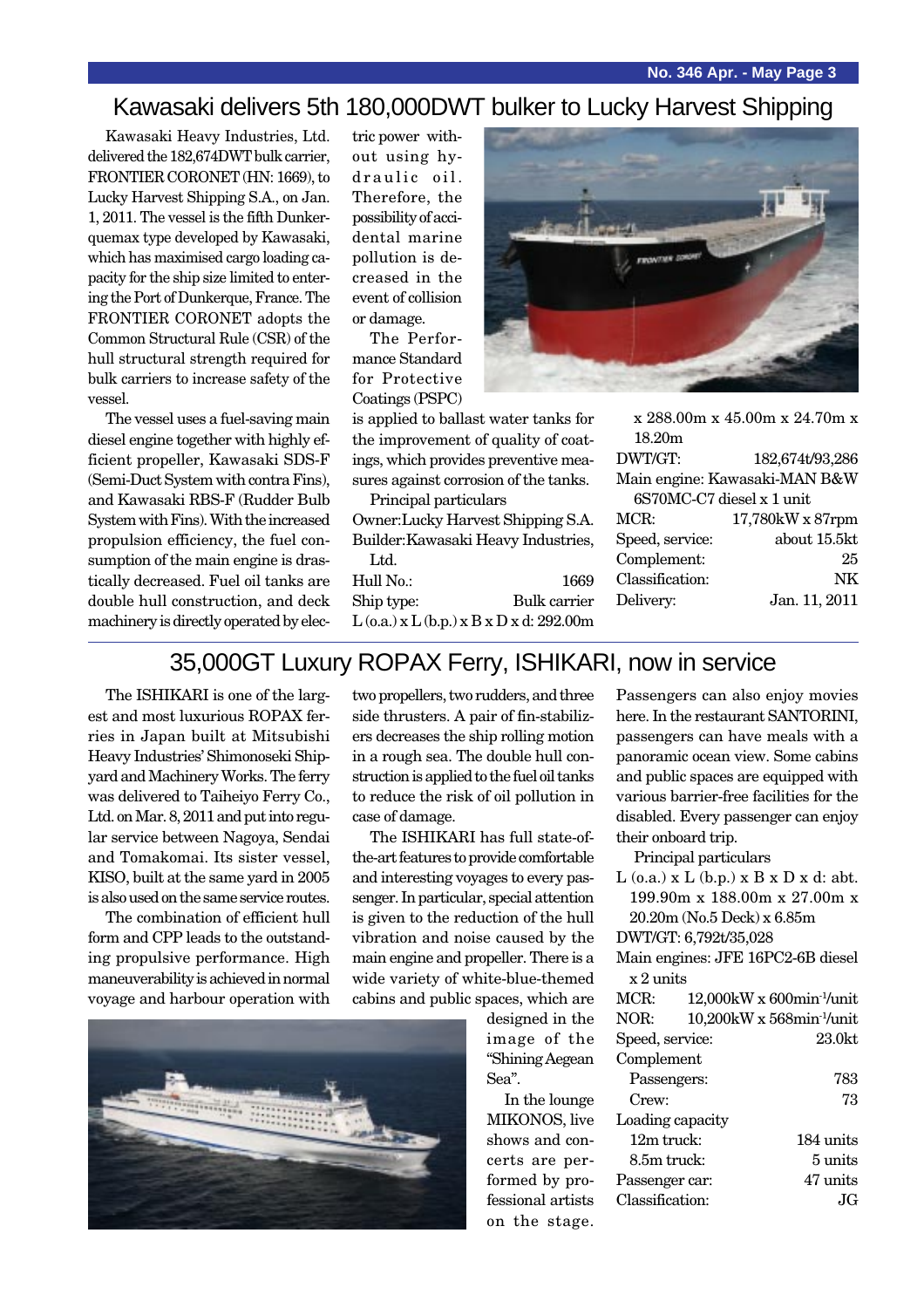### Sanoyas completes Handy-cape bulk carrier, NORD VELA

Sanoyas Hishino Meisho Corp. delivered the 120,000DWT Handy-cape bulk carrier, NORD VELA, to Sun Lanes Shipping S.A. at the Mizushima Works and Shipyard on Jan. 24, 2011. The vessel is the 3rd of the series of the Sanoyas 120,000DWT type. This new series features a very sophisticated hull design of a large deadweight capacity with shallow draft and will help promote trade expansion in the coal and iron ore market. The wide beam and shallow draft will be admitted by ports that restrict entry of large bulk carriers. So the series has been named "Handy-cape" because this is the most flexible Capesize bulker.

For improvement of propulsion efficiency, the vessel is equipped with a low-speed and long-stroke main engine combined with a high-efficiency propeller. The SANOYAS energy-saving device called "STF" (Sanoyas-Tandem-Fin (patent): max. 6% energy saving) on the stern shell also contributes to the reduction of  $CO<sub>2</sub>$  emissions.

This vessel applies "Common Structural Rules" (CSR) by the International Association of Classification Societies. Considering the environmental conservation, various countermeasures are incorporated, which include fuel oil tanks of double hull structure, holding tank for accommodation discharges, and



dirty hold bilge and independent bilge segregation system for the engine room. For efficient cargo handling, cargo hatches are widened as much as possible, and the hatch widths from the No. 1 through No. 7 are the same.

Dedicated fresh water tanks are provided for storing hold washing water generated by a large capacity type fresh water generator. A special fuel oil heating system is applied to fuel oil storage tanks to avoid cargo damage by over-heating and save steam consumption. Safe maneuverability is achieved with organized arrangements in the wheelhouse together with improved rear visibility. In addition, wooden furnishings in the accommodation provide the officers and crew with comfortable quarters.

| Principal particulars          |                                                  |
|--------------------------------|--------------------------------------------------|
| Owner: Sun Lanes Shipping S.A. |                                                  |
| Hull No.: 1290                 |                                                  |
| Ship type: Bulk carrier        |                                                  |
|                                | $L$ (o.a.) x $L$ (b.p.) x $B$ x $D$ x d: 245.00m |
|                                | $x\,238.00m\ x\,43.00m\ x\,21.65m\ x$            |
| 15.404m                        |                                                  |
| DWT/GT:                        | 119,503mt/64,647                                 |
|                                | Cargo hold capacity: $135,717m3$                 |
| (grain)                        |                                                  |
|                                | Main engine: MAN B&W 6S60MC-C                    |
| diesel x 1 unit.               |                                                  |
| MCR:                           | 13,560kW                                         |
| Speed, service:                | about 14.6kt                                     |
| Complement:                    | 25                                               |
| Classification:                | NK                                               |
| Port of registry:              | Panama                                           |
| Delivery:                      | Jan. 24, 2011                                    |
|                                |                                                  |

### 300,000DWT Unimax ore carrier, He Li, completed by Universal

The 300,000 DWT type ore carrier, He Li, was delivered at the Ariake Shipyard of Universal Shipbuilding Corporation on Dec. 22, 2010. The He Li is the 13th vessel of the new design series of the Unimax Ore Carrier.

Universal's Unimax Ore Carrier is optimized to have the largest capacity of the 300,000 DWT class to enter major iron ore loading ports in western Australia, with a hull form most suitable for deep water ports in Brazil, the largest iron ore shipping country. Adequate hull strength is provided to be applicable to various loading and unloading ports, and every



With energy saving devices of Surf bulb, SSD and Ax-bow developed by Universal, the vessel

dramatically improves propulsive efficiency, decreasing fuel consumption compared with the conventional large ore carrier.

Universal will flexibly and actively respond to the diversifying needs in transport of steel material, amidst expected future expansion in marine transport triggered by the global increase in demand for iron ore.

Principal particulars

| $\rm L$ (o.a.) x $\rm B$ x $\rm D$ x d: 327.0m x 55.00m x |  |
|-----------------------------------------------------------|--|
| $29.25 \text{ m} \times 21.40 \text{ m}$                  |  |

| DWT/GT:         | 297,381t/151,161             |
|-----------------|------------------------------|
|                 | Main engine: Hitachi MAN-B&W |
|                 | 6S80MC-C diesel x 1 unit     |
| Sea speed:      | 14.5 knots                   |
| Classification: | NK                           |
| Delivery:       | Dec. 22, 2010                |

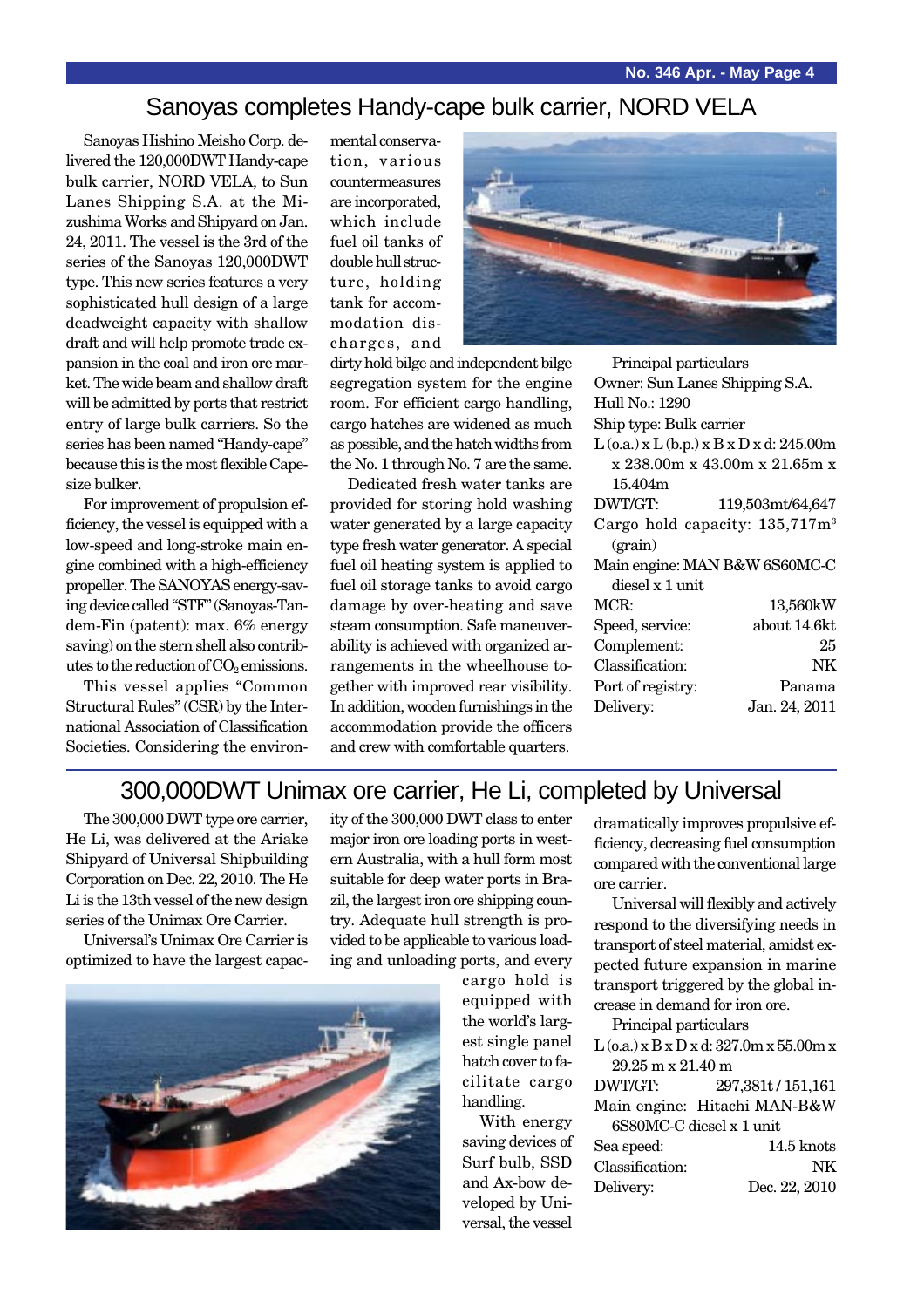## JSEA participates in NOR SHIPPING 2011



The 23rd NOR-SHIPPING 2011 (The 23rd International Shipping Exhibition) will take place at the Lillestrom Exhibition Centre in Lillestrom for four days from May 24 through 27. This event is organized by the Norway Trade Fairs (NORGES VAREMESSE) and sponsored by the Norwegian Shipowners' Association and organizations related to the maritime industry.

The Japan Ship Exporters' Association consisting of 12 Japanese shipbuilders will participate in the exhibition with the financial support of The Nippon Foundation and in cooperation with The Shipbuilders' Association of Japan. JSEA will use a 240m2 exhibition area where Japanese shipbuilding technology will be

presented. Particular ship hull forms and newly developed ship designs will be introduced with the liquid crystal display (LCD) system and other displays. JSEA will also be holding a reception at the Radisson Blu Scandinavia Hotel in Oslo on May 25 hosted by the Japanese ambassador and the President of JSEA (only by invitation).

#### **Exhibitors:**

IHI Marine United Inc. Imabari Shipbuilding Co., Ltd. Kawasaki Heavy Industries, Ltd. Mitsubishi Heavy Industries, Ltd. Mitsui Engineering & Shipbuilding Co., Ltd.

Namura Shipbuilding Co., Ltd. Oshima Shipbuilding Co., Ltd. Sanoyas Hishino Meisho Corporation Sasebo Heavy Industries Co., Ltd. Shin Kurushima Dockyard Co., Ltd. Sumitomo Heavy Industries Marine

& Engineering Co., Ltd. Universal Shipbuilding Corporation

### "Shipbuilding and Marine Engineering in Japan 2011" issued

Shipbuilding and Marine Engineering in Japan 2011 has been published by the Japan Ship Exporters' Association (JSEA). The publication (210mm wide x 285mm tall, four color and 64 pages) outlines the latest shipbuilding achievements, both ships and advanced technologies. The details of ships and shipbuilding technology are compiled in a CD-ROM for readers' convenience.

Major contents include the Japanese shipbuilding industry, recent trends in ship technology, new completions, new shipbuilding technology, navigation systems, energysaving equipment and systems, main engines, software for shipbuilding rationalization, and building and repairing facilities, emphasizing technical features and R&D activities introduced in the last two years.